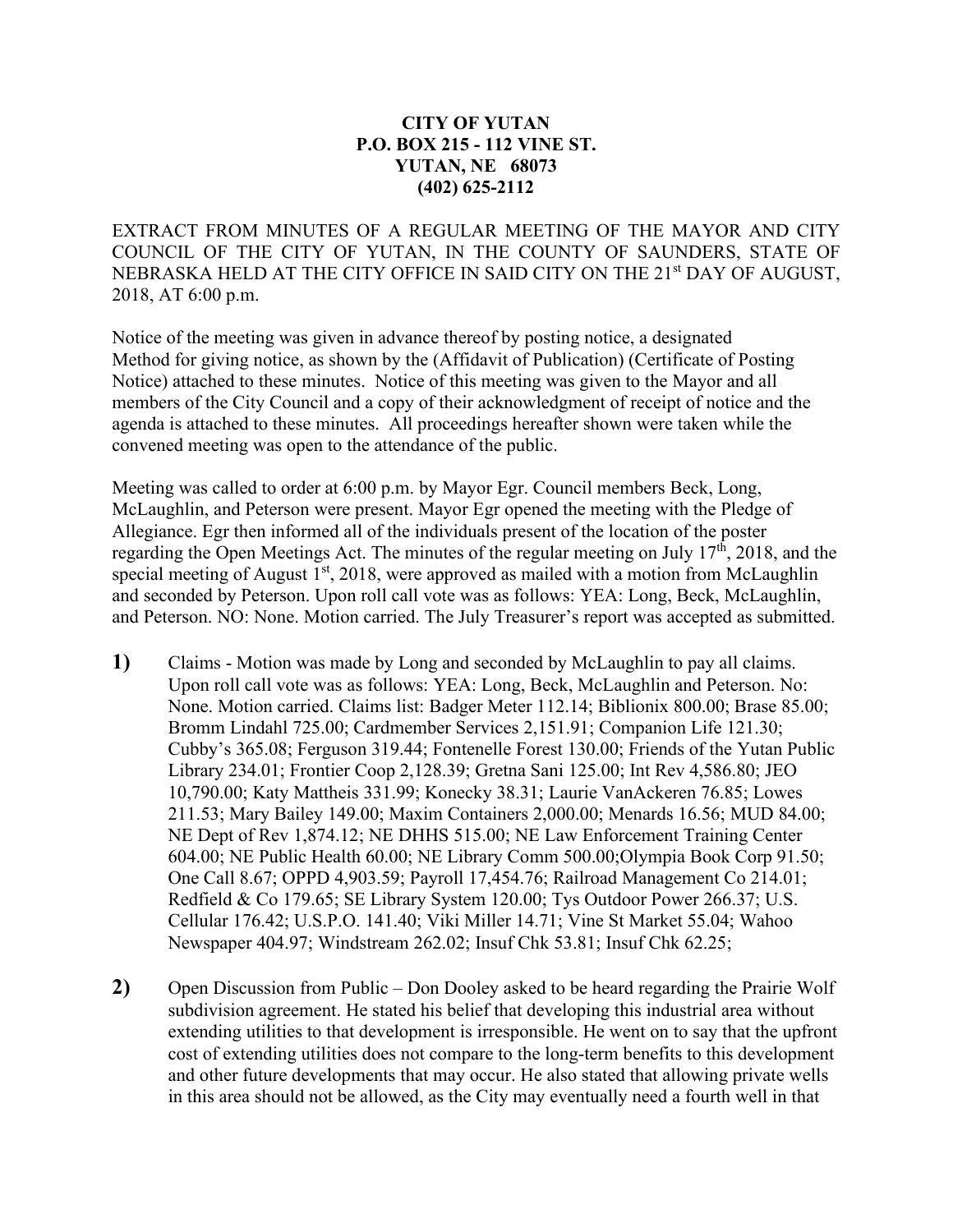area which would no longer be feasible. Don Dooley also emphasized the need for all buildings in this subdivision to have a sprinkler system to mitigate fire risk to life and property in the area. He also informed the City Council that he would resign from the Planning Commission and encourage other members to do so if the City Council decides to proceed in a way that he feels is irresponsible, that it is not the City's responsibility to help the land developer make his development more profitable.

- **3)** Building permits #1528-1531 were submitted for approval. A motion was made by McLaughlin and seconded by Long to approve permits #1528-1531. Upon roll call vote was as follows. YEA: Beck, Long, McLaughlin and Peterson. NO: None. Motion carried.
- **5)** Ed Schroeder, CPA, was in attendance to discuss the proposed budget for the upcoming fiscal year. He presented the currently proposed budget and explained the valuation information received from Saunders County. It was decided that Mr. Schroeder would use these current figures on the state's budget forms and that public hearing for the budget's consideration would be held at the regular meeting on September 18, 2018, to approve the budget.
- **4)** Supervisor's reports were submitted.
- **6) Resolution #2018-5: Authorization to borrow funds from a financial institution for street project and purchase of pickup**. The City Clerk-Treasurer explained the different terms of the loan listed, primarily the interest rate of 3.80%. A motion was made by Long and seconded by Beck to approve Resolution #2018-5. Upon roll call vote was as follows. YEA: Beck, Long, McLaughlin and Peterson. NO: None. Motion carried.
- **7) ORDINANCE 739 - AN ORDINANCE OF THE CITY OF YUTAN, SAUNDERS COUNTY, NEBRASKA, TO PROVIDE FOR PERMITTED DATES, TIMES AND TERMS FOR THE USE, DISCHARGE AND EXPLOSION OF FIREWORKS IN THE MUNICIPALITY;** A motion was made by Long and seconded by Peterson to approve the third reading of Ordinance 739. Upon roll call vote was as follows: YEA: Beck, Long, McLaughlin and Peterson. NO: None. Motion carried. A motion to approve Ordinance 739 was made by Peterson and seconded by Long. Upon roll call vote was as follows: YEA: Beck, Long, McLaughlin, and Peterson. NO: None. Motion carried.
- **8)** Discussion was held regarding potential revisions to the previously proposed Ordinance 740: Excessive Noise. Council member Peterson expressed that she would like to proceed with the ordinance, setting timelines for certain specific activities for which the City has received complaints, such as mowing lawns early in the morning. This matter will be discussed further at a later meeting.
- **9)** The Mayor and City Council discussed the need for leaf disposal options for the community this autumn. Possible locations, such as the north side of Itan Ballfield or a section of land near the City's current burn pile, were suggested for leaf disposal from September 1 through November 30th. The Council also made it clear that there would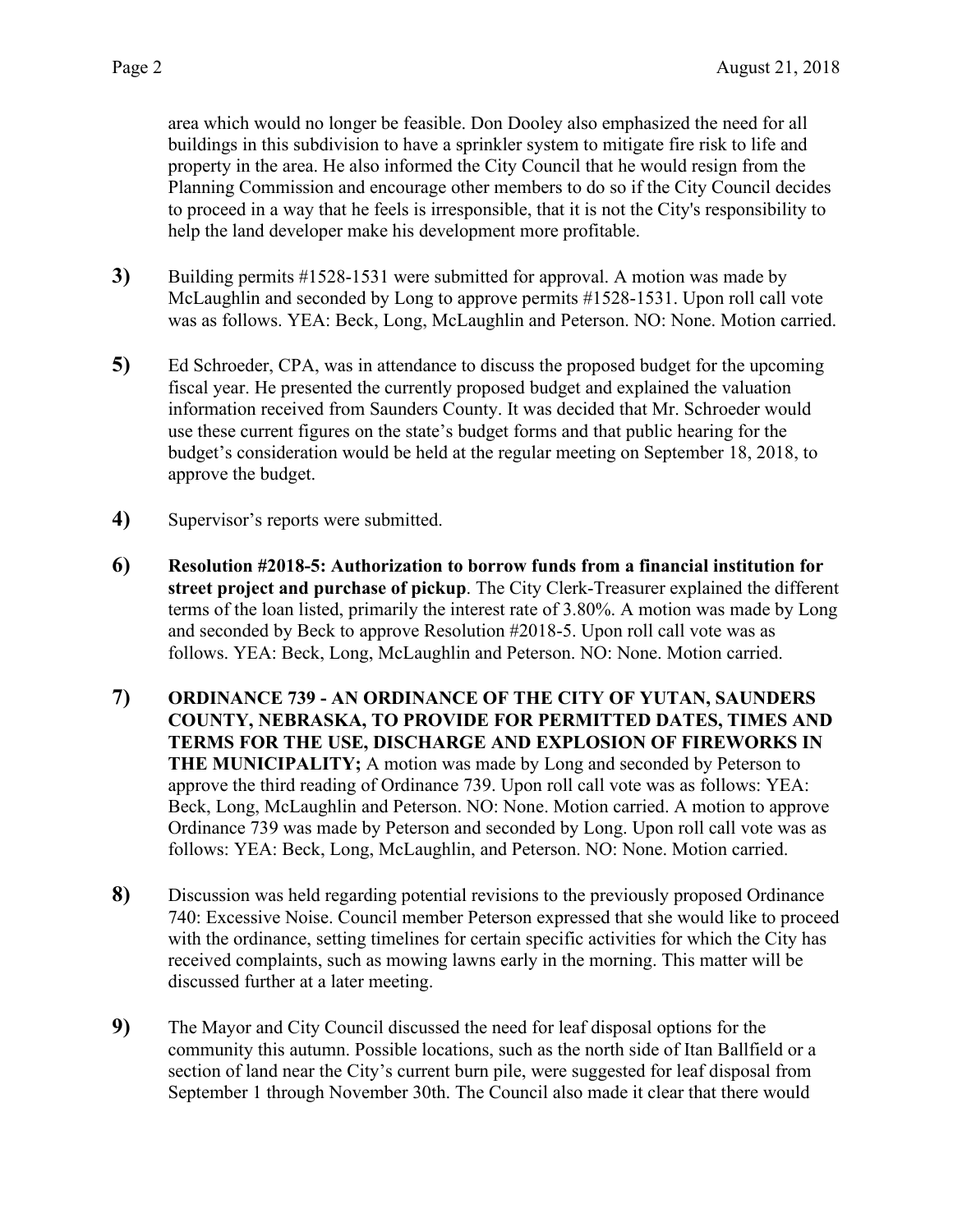need to be signs with expressed instructions and stipulations, such as only leaves and garden vegetation would be accepted without paper or plastic bags. It was decided that an area by the concrete sewer blocks near the current City burn pile was likely the better option and could be left open at least over the weekends rather than continuing the checkout process that the City currently uses for the key to the gate. If approved by the fire department and NDEQ, the leaves would likely be burned once a year at this location.

- **10)** Utility Superintendent Wilke informed the Mayor and City Council of a broken piece of playground equipment at Timbercrest Park. Council member Long stated that he believes there are sufficient funds in the park budget to accommodate both replacing the broken equipment and renovating the park pavilion. A motion to approve the purchase of the playground equipment replacement was made by McLaughlin and seconded by Peterson. Upon roll call vote was as follows: YEA: Beck, Long, McLaughlin, and Peterson. NO: None. Motion carried.
- **11)** Utility Superintendent Wilke recounted his conversations with a street striping company regarding the cost to restripe sections of City streets as well as the possible addition of a crosswalk at 2nd and Oak Street. Wilke also explained that there are citizens concerned about kids who cross at Oak Street and his belief that a crosswalk at this location would create safer conditions for kids walking home from school. A motion was made by Long and seconded by Peterson to restripe 2nd Street and add the crosswalk at 2nd and Oak Street in the next fiscal year. Upon roll call vote was as follows: YEA: Beck, Long, McLaughlin, and Peterson. NO: None. Motion carried.
- **12)** Utility Superintendent Wilke described some of the sewer main repairs discovered during the sewer main jetting and camera work completed earlier this year. However, the City has not yet received a quote for these repairs, so this item will be discussed at a later meeting.
- **13)** Multiple members of the public were in attendance to speak regarding the desire to legalize UTVs and other currently prohibited vehicles. Tim Ortmeier explained that UTVs are legal in Hooper and that the police chief there, who was originally against the idea of legalizing UTVS, has had no issue in the years with them since their legalization. Mr. Ortmeier explained their licensing process and some basic information about what their police department does and does not enforce. Matt Thompson mentioned that he spoke with officers in Fremont, where it is also legal, who also stated that they have had no serious issues with it. Council member Long explained that, based on his conversations with Yutan's police chief, he believes that Police Chief Hannan would not oppose the legalization of UTVs and golf carts but would prefer not to include legal provisions for ATVs in the ordinance. Council member Peterson mentioned that, with the recommendation of the attorney against golf carts, she would prefer that golf carts are not included in the ordinance either. Council members mentioned putting operating hours, like only during daylight hours, into place, and Utility Assistant Tom Sieburg interjected that there are individuals who might use UTVs for plowing snow, which could occur outside of daylight hours. They discussed different potential requirements, such as turn